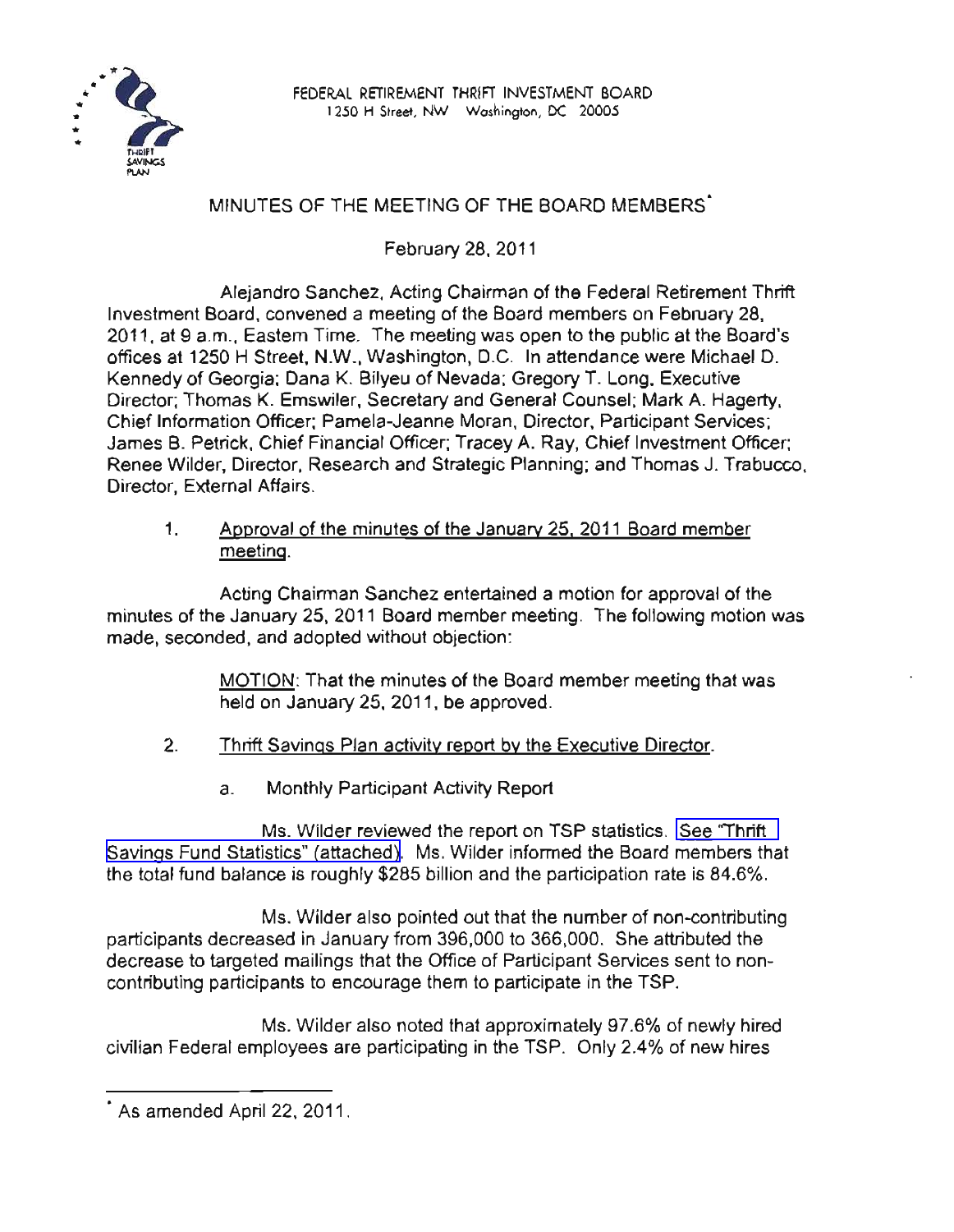declined TSP participation immediately upon hiring or opted out of automatic enrollment. Ms. Wilder explained that the next step is to encourage the auto enrolled population to start saving above the 3 percent level.

Mr. Long cautioned the Board that significant increases in participation rates during the month of January may not accurately foretell a trend. He explained that an increase in participation sometimes occurs in January because participants who maxed out their contributions in the prior year begin making contributions again.

Ms. Wilder explained that the January participation statistics for uniformed services are not included in her report because she has not yet received numbers from the Department of Defense. Mr. Sanchez asked Ms. Wilder to e-mail the Board members the January uniformed services participation rates before the next meeting if she receives them from the Department of Defense before then. Mr. Sanchez applauded the Navy's December active-duty participation rate.

## b. Monthly Investment Performance Report

Ms. Ray reviewed the February 4, 2011 memorandum, entitled "January 2011 [Performance](http://www.frtib.gov/pdf/minutes/MM-2011Feb-Att2.pdf) Review" (attached). Ms. Ray reported that there were two tracking errors in the BlackRock funds. First, there was a tracking error in the S Fund because of an optimization process BlackRock uses in managing that fund. Second, there was tracking error in the I Fund due to the tax effect.

Ms. Ray reported that the G Fund rate remains at 2.88 percent. The 30-year T-bond is yielding 4.51 percent and the 10-year note is yielding  $3.40$ percent.

The total returns of the TSP funds were positive for the month of January and remain positive year-to-date. Despite one week in February during which the markets fell 2 percent, the C Fund is up 2.84 percent, the F Fund is up 4.31 percent, and the I Fund is up 2.28 percent in February. Ms. Ray noted that, for the year-to-date numbers, the C Fund is up 5.28 percent, the S Fund is up 5.59 percent, and the I Fund is up 4.75 percent.

Ms. Ray reported that participants transferred \$1.7 billion from equity funds to the G and F Funds during the last three days of February. Mr. Sanchez remarked that participants do themselves a disfavor by buying high and selling low.

Ms. Ray also reported on participation in the new L 2050 Fund. During February, participants transferred \$300 million to the L 2050 Fund and contribution allocations to the L 2050 total about \$5 million per month. Ms. Ray noted that there are 3,000 participants with a balance in the L 2050 Fund compared to 748,000 participants with a balance in anyone of L Funds.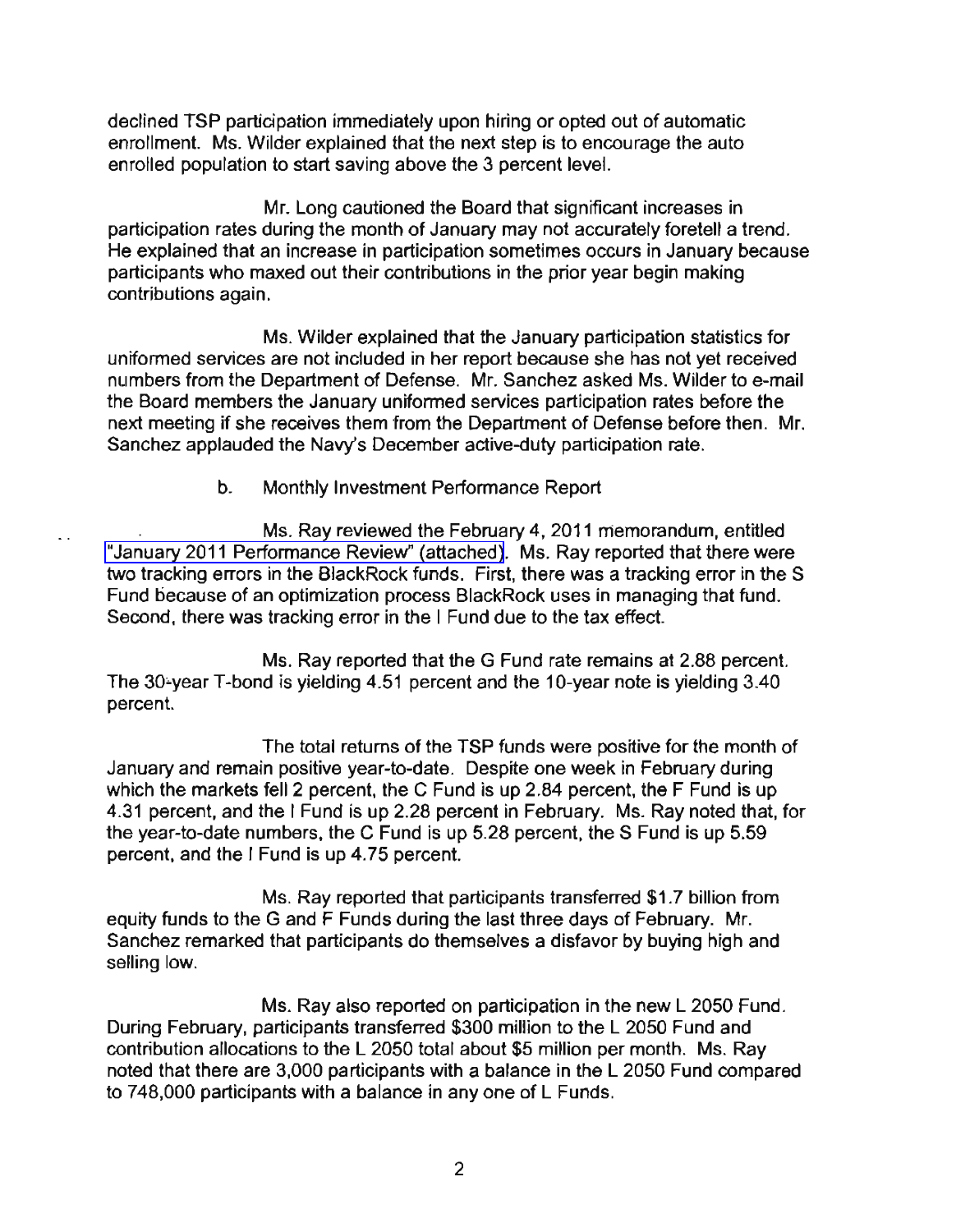## c. Legislative Report

Mr. Trabucco reported that Congressman Ross of Florida is the new chairman of the Agency's subcommittee in the House. Mr. Trabucco reported that Senator Johnson from Wisconsin, who replaced Senator Feingold, is the ranking member of Agency's subcommittee in the Senate.

Next, Mr. Trabucco reported that Congressman Lynch is likely to reintroduce legislation that will allow participants to make contributions from lump sum terminal leave payments. The legislation's \$317 million cost prevented it from being enacted by the last Congress.

Mr. Trabucco also discussed the possibility of a Federal government shutdown if Congress cannot pass a budget. He explained that the Agency will continue to operate in the event of a Federal government shutdown because the Agency's operations are not financed by appropriated funds. However, contribution activity from other agencies may be substantially lower. Mr. Long assured the Board that the Agency would still be able to pay its vendors and employees. Mr. Petrick added that the Agency would still be able to disburse checks to participants.

## 3. Discussion of Meeting Dates.

Mr. Long confirmed that the next Board meeting is scheduled for the 28th of March at 10:00 a.m. Mr. Sanchez noted that the following meeting is scheduled for April 18th. Mr. Long, Mr. Sanchez, and Ms. Bilyeu discussed the possibility of changing the date for the September meeting from the 22nd to the 12th. A decision on the date change for the September meeting is pending confirmation of Mr. Kennedy's and Mr. Saul's availability.

4. Closed Session.

On a vote taken by the Acting Chairman, the members closed the meeting at 9:25 a.m. for executive session.

At 10:02 p.m., upon completion of the executive session, the members reconvened the open portion of the meeting.

Whereupon, there being no further business, the following motion was made, seconded, and adopted without objection and Acting Chairman Sanchez adjourned the meeting at 10:02 p.m.